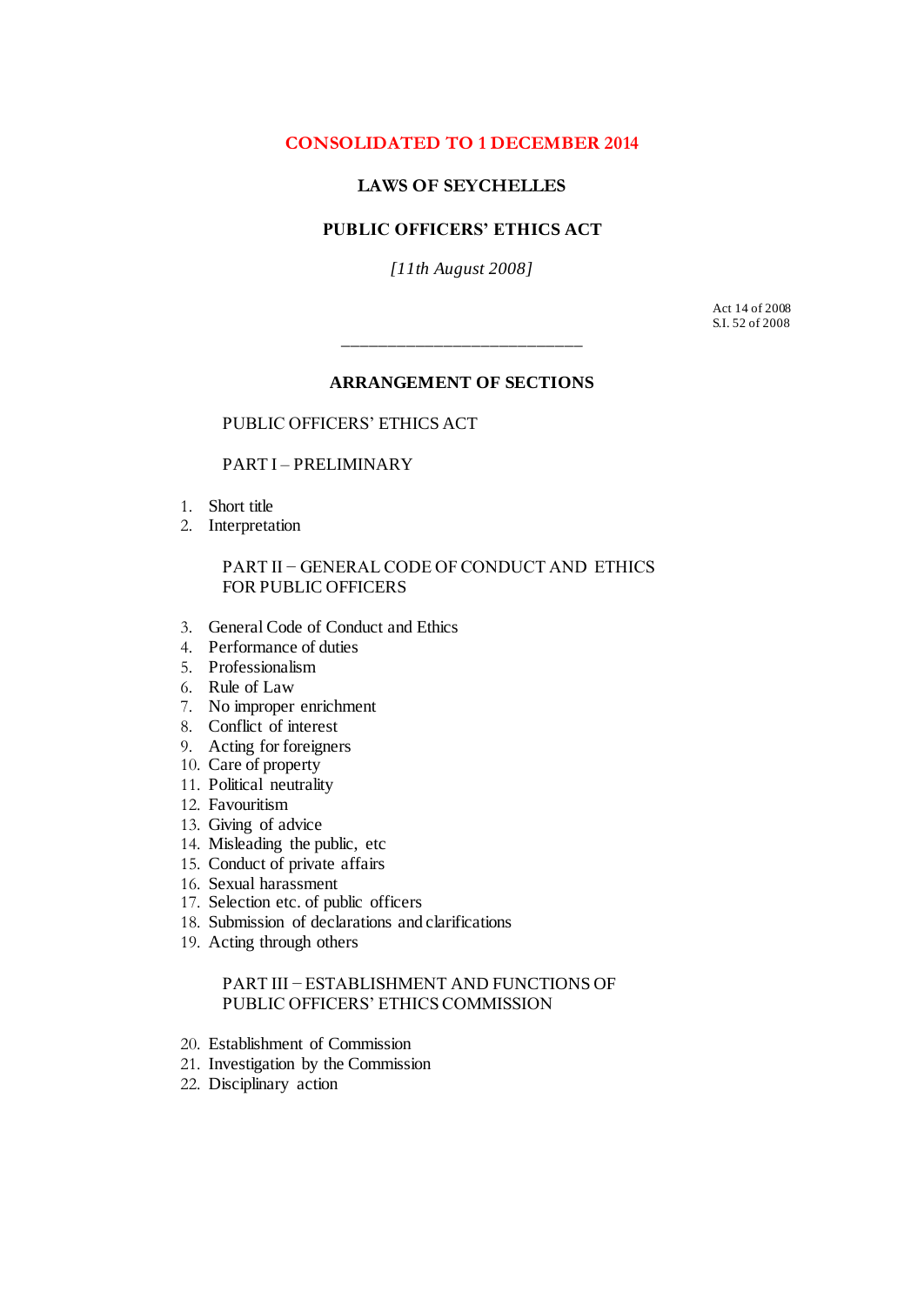- 23. [Referral for possible civil or criminal proceedings](#page-7-0)
- 24. [Exceptions](#page-7-1)
- 25. [Administrative procedures](#page-7-2)

#### [PART IV − DECLARATION OF INCOME, ASSETS AND](#page-7-3)  [LIABILITIES](#page-7-3)

- 26. [Application of this Part](#page-7-4)
- 27. [Duty to make declaration of income, assets and liabilities to the Commission](#page-7-5)
- 28. [Power to call for salary particulars and income](#page-8-0)
- 29. [Clarifications](#page-8-1)
- 30. [Information to be correct](#page-8-2)
- 31. [Power to call for declarations of income, assets and liabilities](#page-8-3)
- 32. [Procedure upon written communication](#page-8-4)
- 33. [Preservation of secrecy](#page-9-0)
- 34. [Offences and penalties](#page-10-0)

### PART V – GENERAL

- 35. [Protection of action taken in good faith](#page-11-1)
- 36. [Regulations](#page-11-2)
- 37. [This Act to prevail over other laws](#page-11-3)

[SUBSIDIARY LEGISLATION: Section 36: Public Officers'](#page-11-4)  [Ethics Regulations](#page-11-4)

[SCHEDULE 1](#page-13-0)

# **PART I – PRELIMINARY**

\_\_\_\_\_\_\_\_\_\_\_\_\_\_\_\_\_\_\_\_\_\_\_\_\_\_

#### <span id="page-1-1"></span><span id="page-1-0"></span>**Short title**

1. This Act may be cited as the Public Officers' Ethics Act.

#### <span id="page-1-2"></span>**Interpretation**

2. In this Act —

"assets and liabilities" includes moveable, immovable, corporeal and incorporeal property;

"Commission" means the Public Officers' Ethics Commission established under section 20 of this Act;

"member" means a member of the Commission and includes the Chairperson;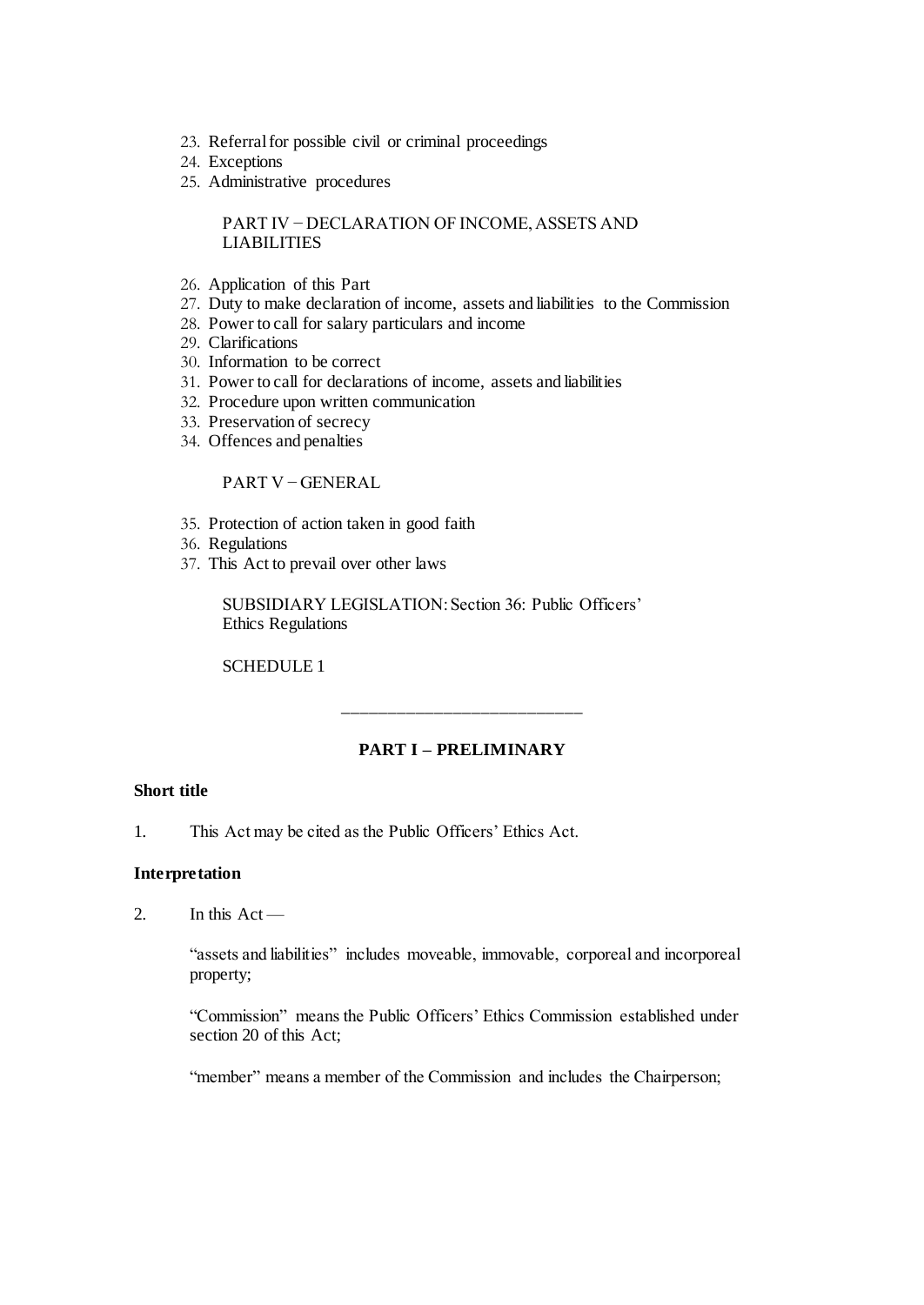"Public corporation" means a statutory corporation or a limited liability company which is directly or ultimately under the control of the Government or any other body which is carrying out a government function or service;

"public officer" means an officer, employee or member, including an unpaid, part-time or temporary officer, employee or member, of any of the following —

(a) the Government of any department, service or undertaking of the Government;

(b) the judiciary;

(c) the National Assembly;

(d) any corporation, council, board, commission or other body which has power to act under and for the purposes of any written law relating to governmental functions, or otherwise to administer funds belonging to or granted by the Government or money raised by rates, taxes or changes in pursuance of any such law;

(e) any other body prescribed by regulation for the purposes of this paragraph;

### <span id="page-2-0"></span>**PART II − GENERAL CODE OF CONDUCT AND ETHICS FOR PUBLIC OFFICERS**

#### <span id="page-2-1"></span>**General Code of Conduct and Ethics**

3. This part sets out a general Code of Conduct and Ethics for public officers.

#### <span id="page-2-2"></span>**Performance of duties**

4. A public officer shall, to the best of his ability, carry out his duties and ensure that the services that he provides are provided efficiently and honestly.

#### <span id="page-2-3"></span>**Professionalism**

5. A public officer shall —

(a) carry out his duties in a way that maintains public confidence in the integrity of his office;

(b) treat the public and his fellow officers with courtesy and respect;

(c) to the extent appropriate to his office, seek to improve the standards of performance and level of professionalism in his organisation;

(d) if a member of a professional body, observe the ethical and professional requirements of that body;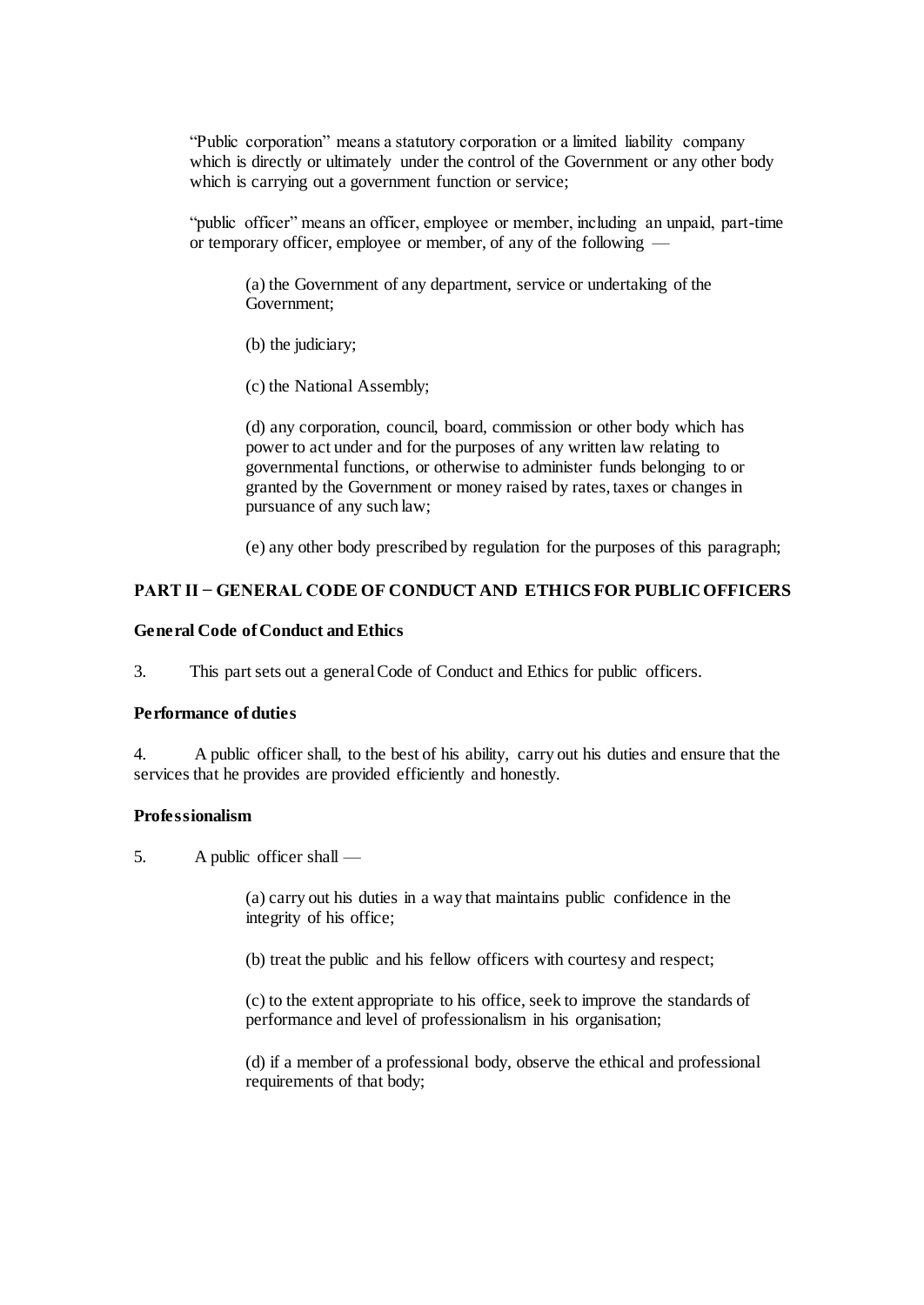(e) observe official working hours and not be absent without proper authorisation or reasonable cause;

(f) maintain an appropriate standard of dress and personal hygiene; and

(g) discharge any professional responsibilities in a professional manner.

#### <span id="page-3-0"></span>**Rule of Law**

6. A public officer shall carry out his duties in accordance with the law and give due recognition to the fundamental rights, freedoms and duties specified in Chapter III of the **Constitution** 

### <span id="page-3-1"></span>**No improper enrichment**

7. A public officer shall not use his office to improperly enrich himself or others.

### <span id="page-3-2"></span>**Conflict of interest**

8. (1) A public officer shall use his best efforts to avoid being in a position in which his personal interests conflict with his official duties.

(2) Without limiting the generality of subsection (1), a public officer shall not hold shares or have any other interest in a corporation, partnership or other body, directly or through another person, if holding those shares or having that interest would result in the public officer's personal interests conflicting with his official duties.

(3) A public officer whose personal interests conflict with his official duties shall —

(a) declare the personal interests to his superior and comply with any directions to avoid the conflict and

(b) refrain from participating in any deliberations with respect to any matter where his personal interests may conflict with his official duties.

# <span id="page-3-3"></span>**Acting for foreigners**

9. (1) No public officer shall, in a manner that may be detrimental to the security interests of Seychelles, be an agent for, or further interest of, a foreign government, organisation or individual.

(2) For the purposes of this section —

(a) an individual is foreign if the individual is not a citizen of or resident in Seychelles;

(b) an organisation is foreign if it is established outside Seychelles or if it is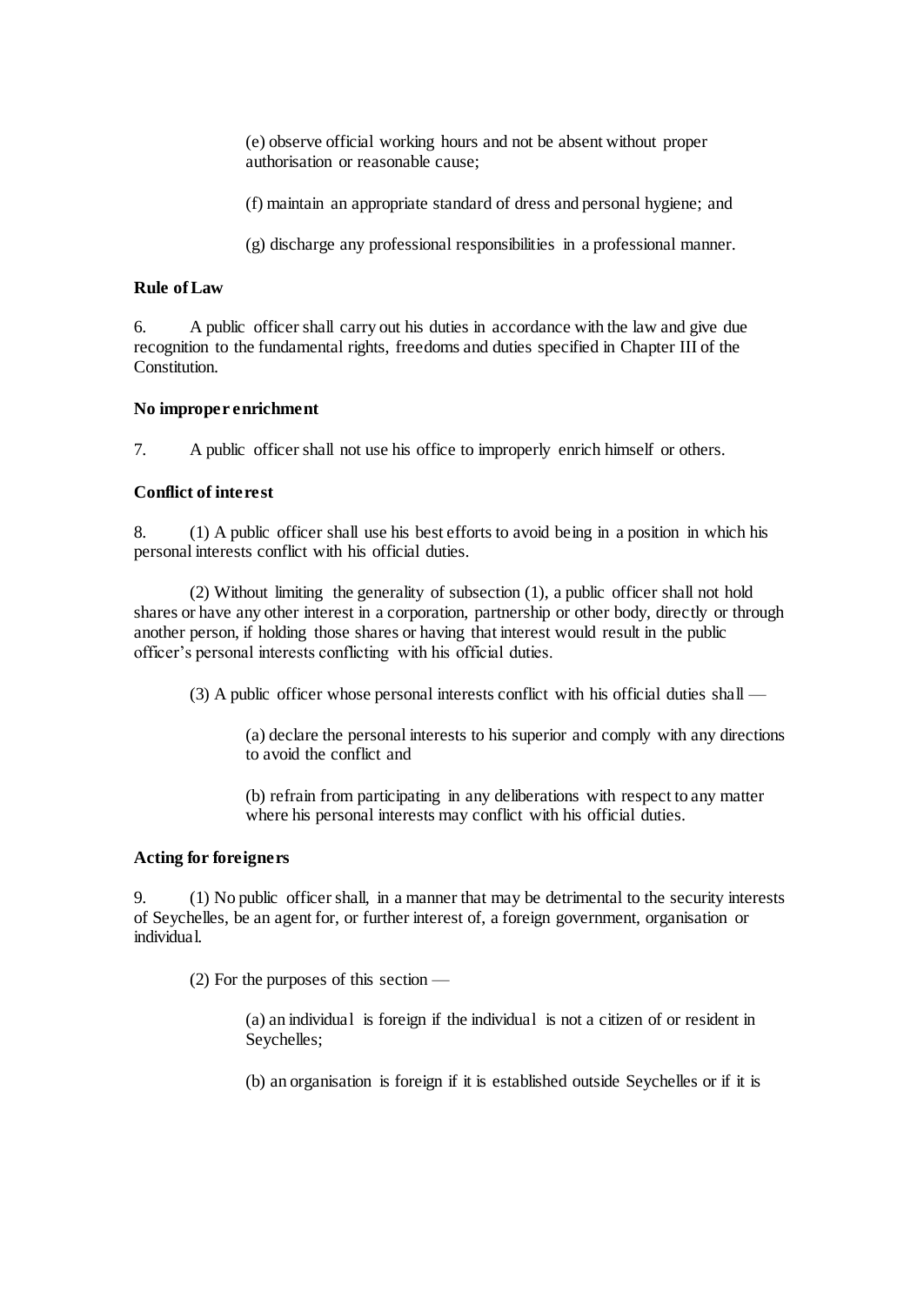#### owned or controlled by a foreign government, organisation or individual.

#### <span id="page-4-0"></span>**Care of property**

10. (1) A public officer shall take all reasonable steps to ensure that property entrusted to his care is adequately protected and not misused or misappropriated.

(2) A person who contravenes subsection (1) shall be personally liable for losses resulting from contravention.

#### <span id="page-4-1"></span>**Political neutrality**

11. A public officer shall not be influenced by partisan political considerations in the discharge of his official duties.

#### <span id="page-4-2"></span>**Favouritism**

12. A public officer shall not practice favouritism.

#### <span id="page-4-3"></span>**Giving of advice**

13. A public officer who has a duty to give advice shall give honest and impartial advice without fear or favour

### <span id="page-4-4"></span>**Misleading the public, etc**

14. A public officer shall not knowingly give false or misleading information to members of the public or to any public officer.

#### <span id="page-4-5"></span>**Conduct of private affairs**

15. (1) A public officer shall conduct his private affairs in a way that maintains public confidence in the integrity of his office and shall not bring the public service into disrepute.

(2) A public officer shall not evade taxes.

(3) A public officer shall not neglect his financial obligations.

#### <span id="page-4-6"></span>**Sexual harassment**

16. A public officer shall not sexually harass a fellow public officer or a member of the public.

#### <span id="page-4-7"></span>**Selection etc. of public officers**

17. A public officer shall practice and promote the principle that public officers should be selected on the basis of integrity, competence and suitability.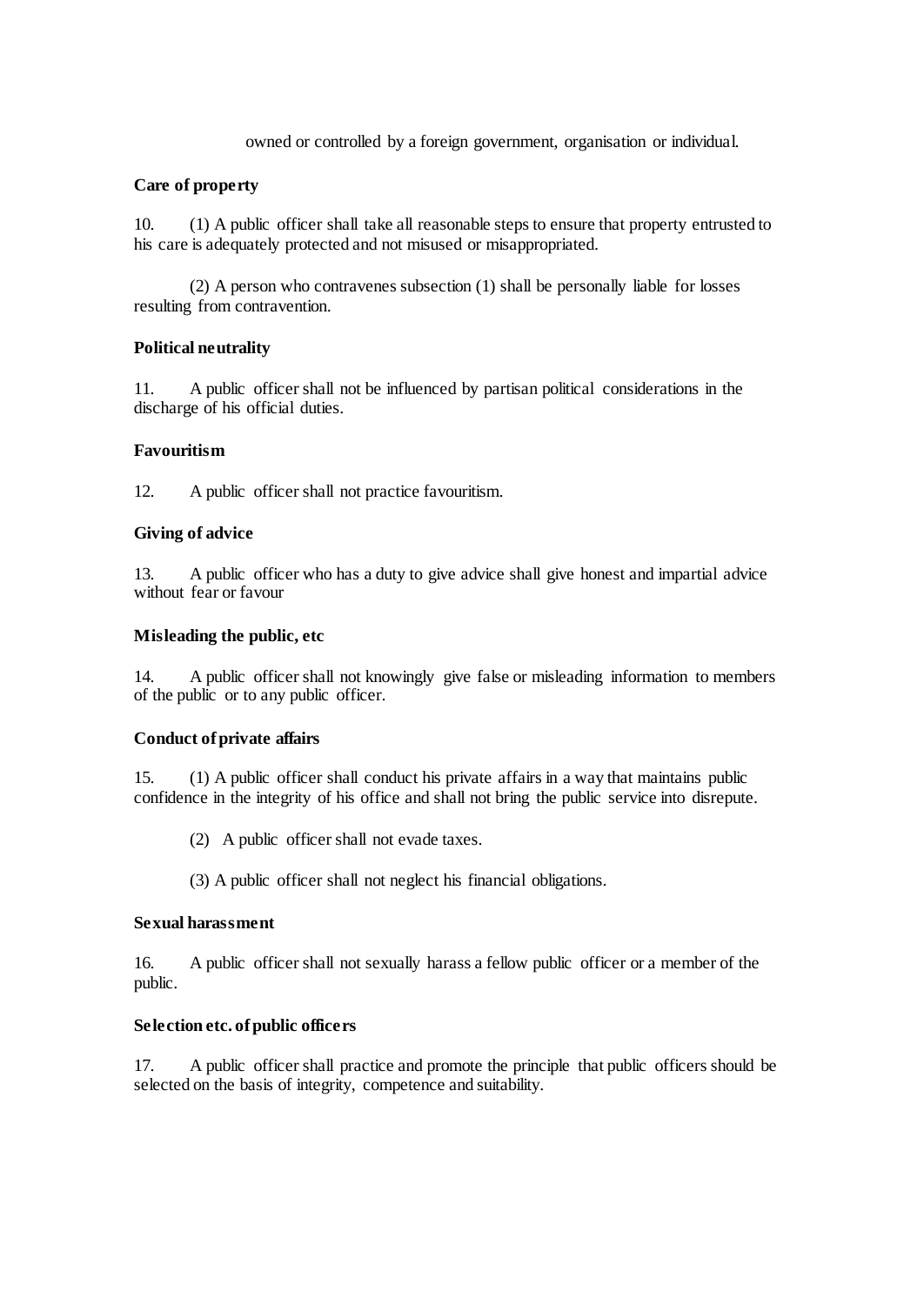#### <span id="page-5-0"></span>**Submission of declarations and clarifications**

18. A public officer shall submit any declaration or clarification required under Part IV to be submitted or made by him.

#### <span id="page-5-1"></span>**Acting through others**

19. A public officer contravenes the Code of Conduct and Ethics if —

(a) he causes anything to be done through another person that would, if the public officer did it, be a contravention of the Code of Conduct and Ethics; or

(b) he allows or directs a person under his supervision or control to do anything that is a contravention of the Code of Conduct and Ethics.

# <span id="page-5-2"></span>**PART III − ESTABLISHMENT AND FUNCTIONS OF PUBLIC OFFICERS' ETHICS COMMISSION**

# <span id="page-5-3"></span>**Establishment of Commission**

20. (1) There shall be established a Public Officers' Ethics Commission to investigate and determine whether a public officer has contravened the Code of Conduct and Ethics.

(2) The Commission shall consist of —

- (a) the Ombudsman;
- (b) the Auditor- General;
- (c) the Chairman of the Constitutional Appointments Authority.

(d) two other members appointed by the President in consultation with the Chief Justice, the Speaker of the National Assembly, the Leader of the Opposition and the Leader of Government Business.

(3) The President shall appoint one of the members mentioned in subsection (2) as the Chairperson and chief executive of the Commission in consultation with the Chief Justice, the Speaker of the National Assembly, the Leader of the Opposition and the Leader of Government Business.

(4) A member appointed under Section 20(2) (d) shall hold office for a term of five years and shall be eligible for re-appointment.

(5) A member shall vacate office —

(a) on death, or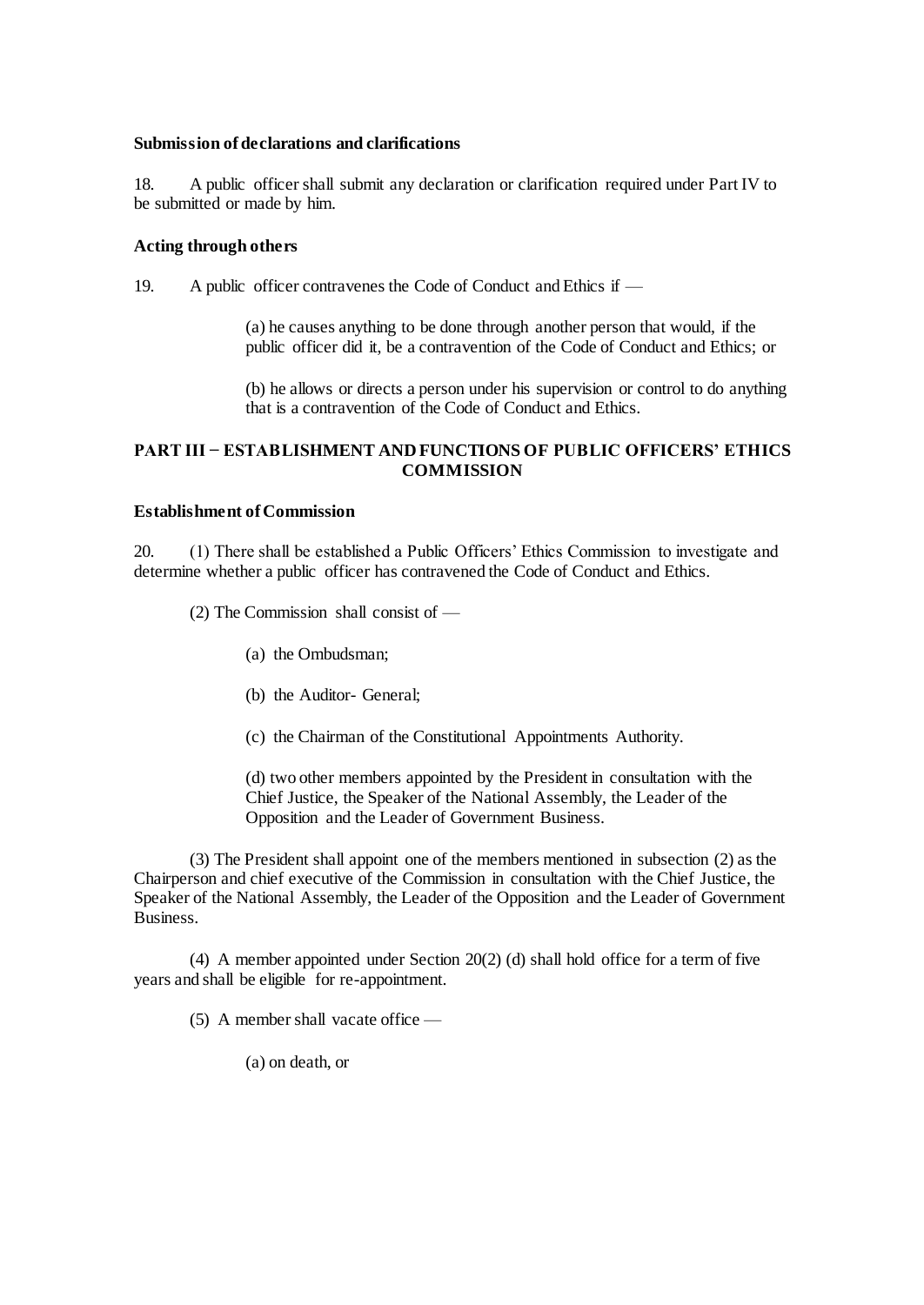(b) on resignation;

(c) if removed by the President in consultation with the Chief Justice, the Speaker of the National Assembly, the Leader of the Opposition and the Leader of Government Business for being unfit to continue in office;

(d) at the end of the term for which the person was appointed.

(6) In the absence of the Chairperson a member authorised by the President shall act as Chairperson.

(7) The salaries or allowances payable to, and other terms and conditions of service of the members shall be such as may be prescribed by the President:

Provided that neither salary or allowances nor other terms and conditions of service of a member shall be varied to the disadvantage of the member after appointment.

(8) The Commission may appoint such administrative and technical staff as it may consider necessary, on such terms and conditions as may be approved by the President.

#### <span id="page-6-0"></span>**Investigation by the Commission**

21. (1) An investigation may be made on the Commission's own initiative or pursuant to a complaint by any person.

(2) The Commission may refer a matter to another appropriate body for investigation and that body shall investigate the matter within a reasonable time and submit a report to the Commission on its findings.

(3) An investigation may be conducted if the complaint is made during the tenure of office of a public officer.

(4) Where the Commission decides to investigate a complaint, the Commission shall inform the public officer concerned and the chief executive officer of the organisation.

#### <span id="page-6-1"></span>**Disciplinary action**

22. (1) If an investigation discloses that the public officer has contravened the Code of Conduct and Ethics, the Commission shall, within the time period prescribed by subsection (2) refer the matter to appropriate body or person for taking appropriate disciplinary action.

(2) The time period referred to in subsection (1) is —

(a) within thirty days after the completion of the investigation; or

(b) if another body investigated the matter under section 21 (2), within thirty days after the Commission receives the report of that body.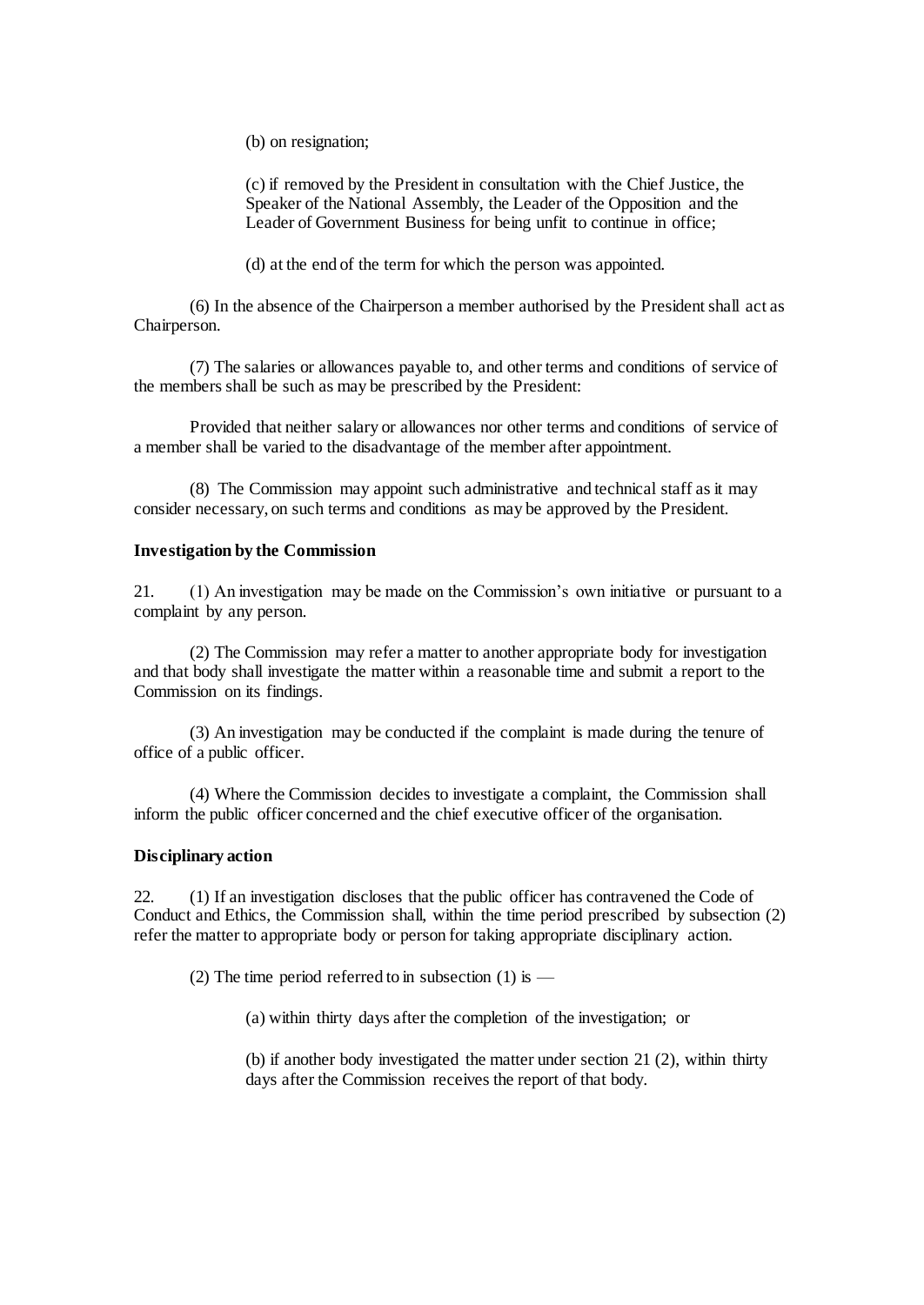#### <span id="page-7-0"></span>**Referral for possible civil or criminal proceedings**

23. If, as a result of an investigation under this Part, the Commission is of the view that civil or criminal proceedings ought to be considered, the Commission shall refer the matter to the Attorney-General or any other appropriate authority.

### <span id="page-7-1"></span>**Exceptions**

24. This Part does not apply with respect to a person who holds an office for which the Constitution provides a procedure for removal for misbehaviour.

#### <span id="page-7-2"></span>**Administrative procedures**

25. The Commission shall establish their own procedures for the administration of this Act.

#### **PART IV − DECLARATION OF INCOME, ASSETS AND LIABILITIES**

#### <span id="page-7-4"></span><span id="page-7-3"></span>**Application of this Part**

26. The provisions of this Part shall apply to every person belonging to any one of the following categories or descriptions of persons—

(a) President, Vice-President, Designated Minister and Ministers;

(b) Speaker, Deputy Speaker, Leader of Opposition, Leader of Government Business and Members of the National Assembly;

(c) Constitutional appointees and public officers appointed by the President;

(d) chairman, directors, members of boards, authorities and commissions;

(e) such other categories of officers as may be specified by regulations.

#### <span id="page-7-5"></span>**Duty to make declaration of income, assets and liabilities to the Commission**

27. (1) Every person to whom this Part applies shall, within three months after the commencement of this Act make, in the form to be prescribed by regulation, a declaration of all that person's income, assets and liabilities as the date of commencement of this Act to the Commission:

Provided that the members of the Public Officers Ethics Commission other than the Chairperson shall make their declarations to the Chairperson of the Public Officers' Ethics Commission and the Chairperson to the Chief Justice.

(2) The declaration shall be sealed in the presence of the person making the declaration.

(3) The envelope containing the declaration may be opened only in the presence of the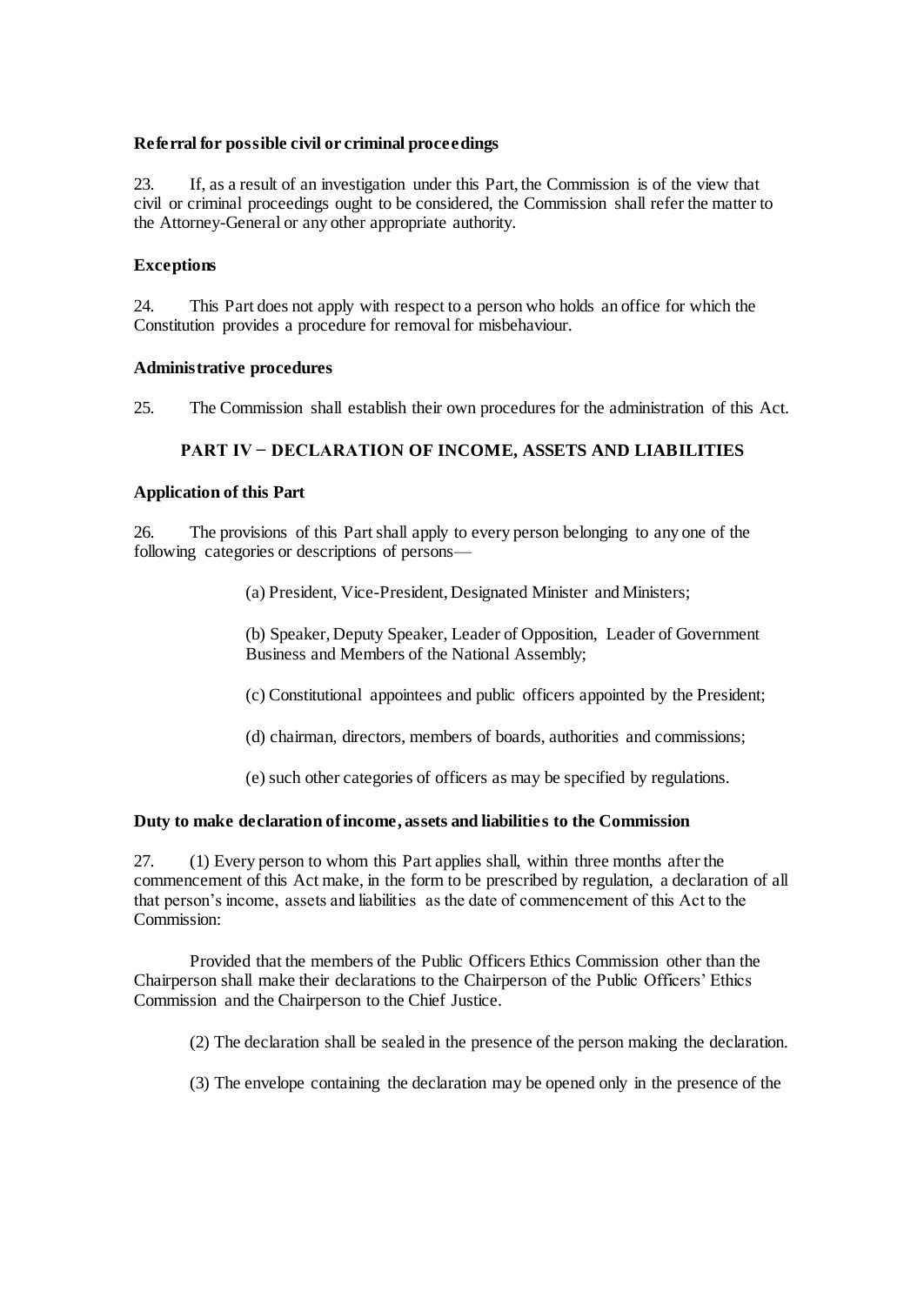person making the declaration unless such person's presence cannot be obtained within a reasonable period of time or such person refuses to be present after being notified.

(4) Where a person who on the date of commencement of this Act, is not a person to whom this Act applies, becomes a person to whom this Act applies on a later date, the person shall within three months of such later date make the aforesaid declaration of income, assets and liabilities at such date.

(5) A person who is required to make a declaration of income, assets and liabilities under subsection (1) or subsection (4) shall, unless such person ceases to be a person to whom this Part applies, make at the end of each calendar year after the first declaration of income, assets and liabilities, a fresh declaration of the income, assets and liabilities as at the date of each such declaration.

#### <span id="page-8-0"></span>**Power to call for salary particulars and income**

28. The Chairperson shall have the power to call for the salary particulars and other means of income of a public officer from any person or relevant authority for the purposes of carrying out his functions under this Part.

#### <span id="page-8-1"></span>**Clarifications**

29. (1) A person who has submitted a declaration under section 27 shall provide, without undue delay, any clarification requested by the Commission if the request is in writing.

(2) Without limiting what request for clarification may include, such a request may include —

(a) that any information that may have been omitted be provided; or

(b) that any discrepancy or inconsistency, including a discrepancy or inconsistency arising because of information other than information included on the declaration, be explained or corrected.

#### <span id="page-8-2"></span>**Information to be correct**

30. A person submitting a declaration or providing a clarification shall ensure that the declaration or clarification is correct, to the best of his knowledge.

#### <span id="page-8-3"></span>**Power to call for declarations of income, assets and liabilities**

31. The Attorney-General and the Ombudsman shall, for the performance of their functions, have the right to call for and refer to any declaration of income, assets and liabilities.

#### <span id="page-8-4"></span>**Procedure upon written communication**

32. (1) Any person may, by a communication in writing signed by the person and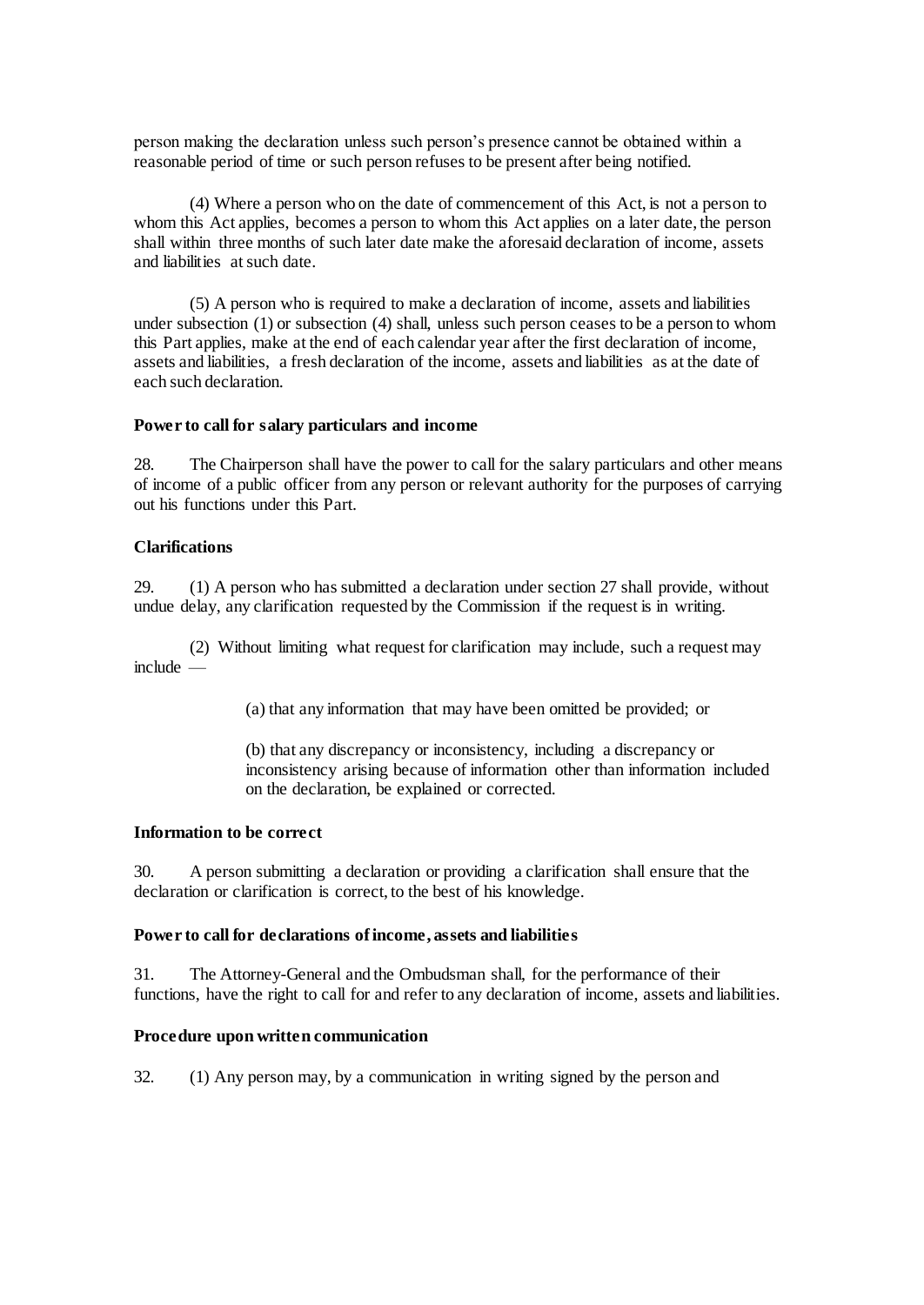addressed to the Commission, draw the attention of the Commission to any recent acquisition of wealth or property or to any recent financial or business dealings or to any recent expenditures by a person to whom this Part applies which, to the knowledge of the person making the communication, is not commensurate with the known sources of wealth and income of the person to whom this Part applies.

(2) Upon receipt of a communication under this subsection (1) the Commission shall investigate and if in the opinion of the Commission a prosecution or other suitable action under the provisions of any law warranted, the Commission shall refer such matter to the Attorney-General.

(3) The Attorney-General shall cause such investigation as may be necessary for the purpose of deciding on a prosecution or other suitable action under the provisions of any law.

(4) Where the Attorney-General finds that the communication does warrant a prosecution or any other action under the provisions of any law he shall so report to the Commission.

(5) The Attorney-General, upon deciding to investigate the material in any communication under this section —

> (a) may call for and examine the declaration of income, assets and liabilities made under this Act;

> (b) may summon and question or cause to be summoned and questioned the person making the communication; and

> (c) shall cause investigations to be made and concluded as expeditiously as possible and in any case before the lapse of a period of six months from the date of receipt of the communication.

# <span id="page-9-0"></span>**Preservation of secrecy**

33. (1) A person shall, except in the performance of the person's duties under this Act, preserve and aid in preserving secrecy with regard to all matters relating to the affairs of any person to whom this Act applies which may come to the first mentioned person's knowledge in the performance of that person's duties under this Act, and shall not communicate any such matter to any person other than the person to whom the matter relates, or permit any unauthorised person to have access to any papers or records which come into the first mentioned person's possession in performing duties under this Act.

(2) A person required to preserve and aid in preserving secrecy under the provisions of subsection (1) shall not be required to produce in any court any declaration of income, assets and liabilities or any other documents relating thereto, or to divulge or communicate to any court any matter or thing coming to the person's notice under this Act, except as may be necessary for proceedings instituted under, or for the purpose of carrying into effect, this Act or any other law.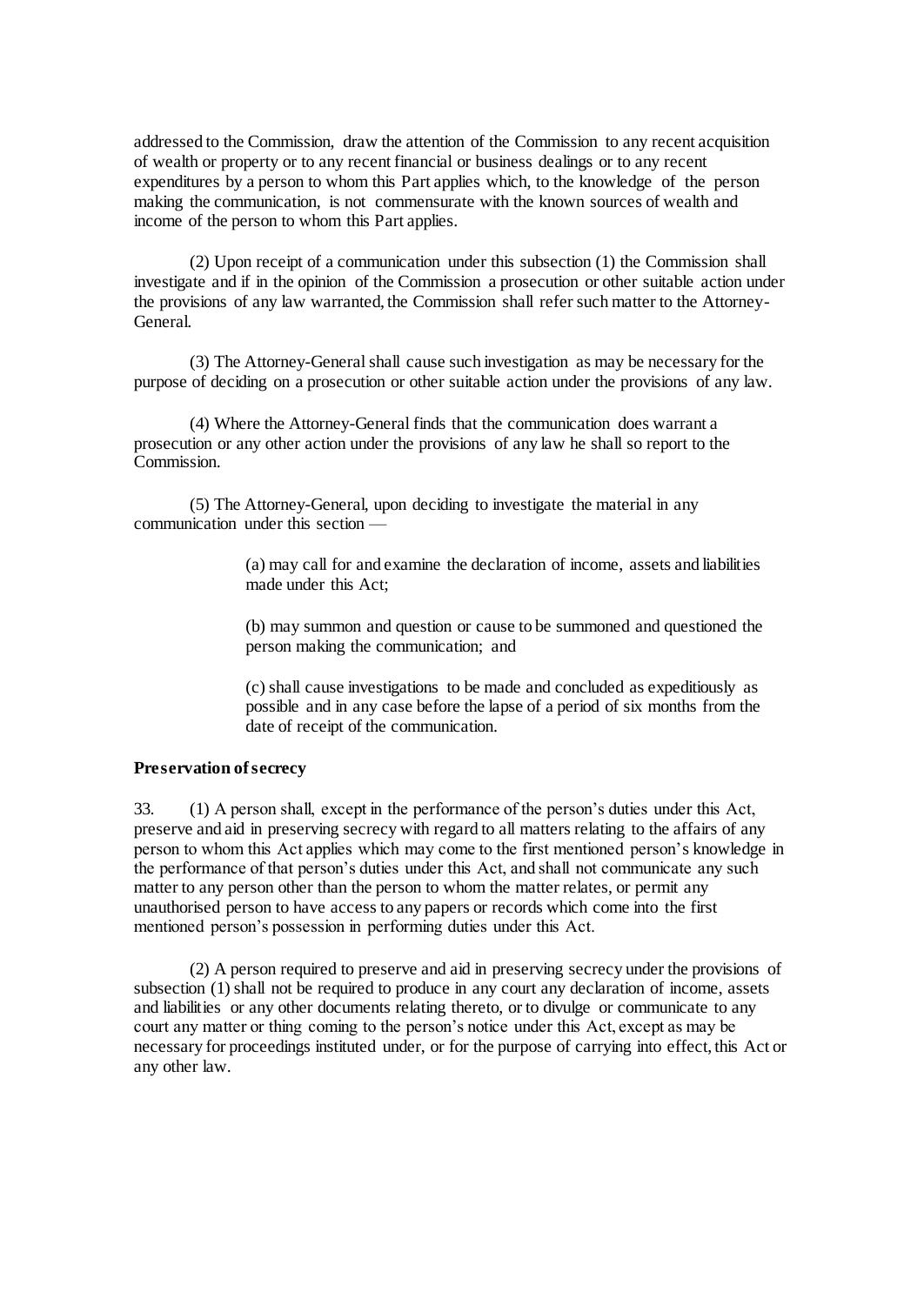(3) Any person who contravenes the provisions of this section commits an offence and is liable, upon conviction, to a fine of R100,000 or to a term of imprisonment not exceeding five years or to both such fine and imprisonment.

#### <span id="page-10-0"></span>**Offences and penalties**

34.  $(1)$  A person who —

(a) fails without reasonable cause, to make a declaration of assets and liabilities which the person is required to make under section 27 or provide a clarification requested under section 29;

(b) makes a false statement in any such declaration or when a clarification is sought under section 29;

(c) not being a person under investigation, fails without reasonable cause to give such additional information as the Attorney-General may require under this Part,

commits an offence and is liable upon conviction to a fine not exceeding R100,000 or to imprisonment for a term not exceeding five years or to both such fine and imprisonment.

(2) A person who is convicted of an offence under subsection  $(1)(a)$  or  $1(c)$  shall, within a period of fifteen days after the date of conviction, or in the event of an appeal against the conviction within a period of fifteen days after the date of affirmation of the conviction, make the declaration of income, assets and liabilities referred to in section 27 or provide the clarification requested under section 29 or give additional information sought by the Attorney General under this Part.

(3) The provisions of section 27 and of other preceding sections of this Part shall mutatis mutandis, apply to any declaration of income, assets and liabilities made by such person under subsection (2) in the same manner and to the same extent as they apply to a declaration of income, assets and liabilities made under section 27.

(4) Any person who fails to comply with the provisions of subsection (2) commits an offence and is liable upon conviction, to a fine not exceeding R200,000 or to imprisonment for a term not exceeding seven years or both such fine and imprisonment, and to a further fine of R10,000 for each day of continuation of that offence.

(5) Where a person has been convicted of any offence under subsection (1) (a) or (b) the court shall bring the fact of such conviction to the notice of the Commission.

(6) A person who without lawful excuse, obstructs or hinders a person acting under this Act, commits an offence and is liable, upon conviction, to a fine not exceeding R50,000 or to imprisonment for a term not exceeding two years or to both such fine and imprisonment.

(7) A person who knowingly makes a false or malicious complaint against a public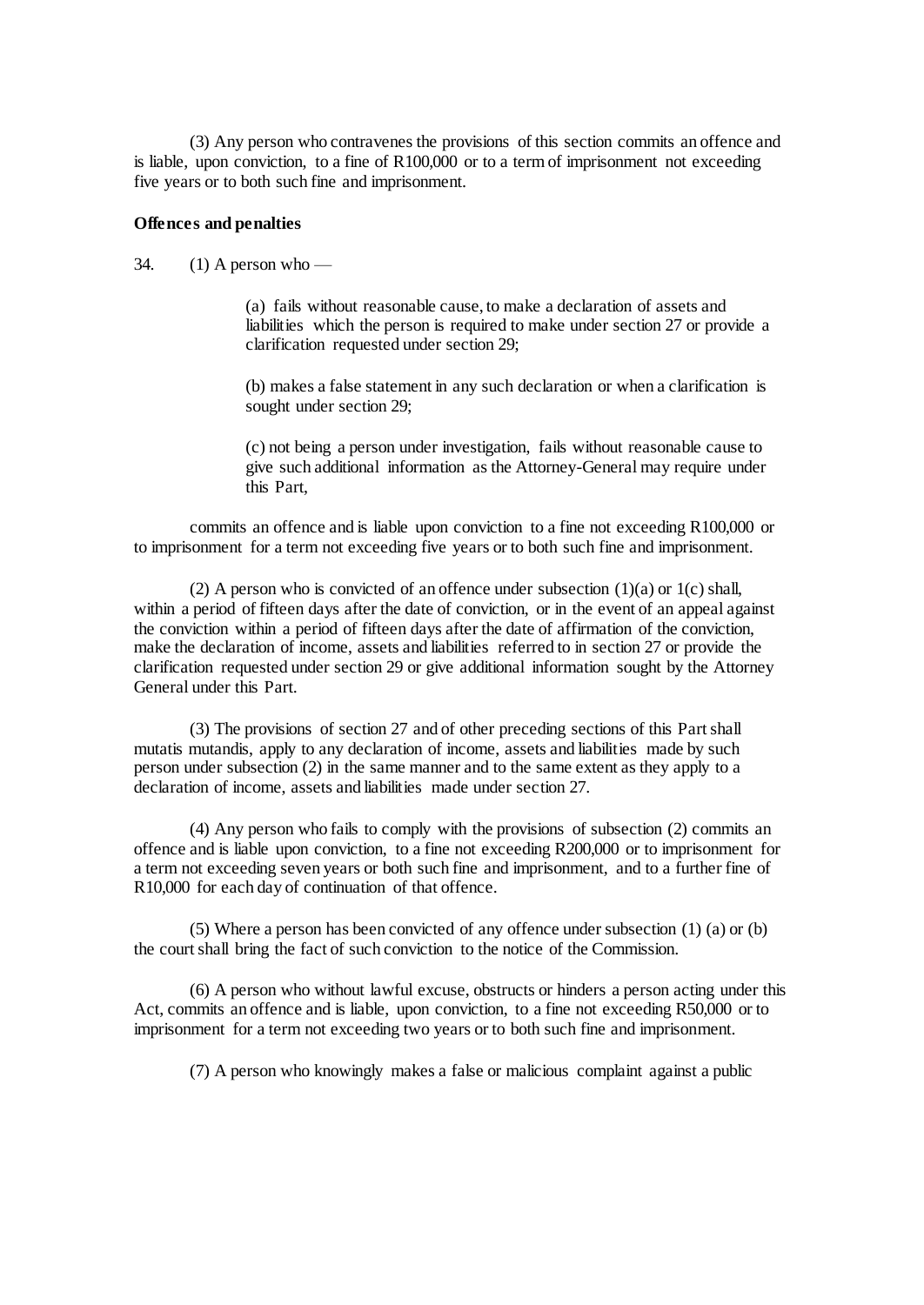officer to the Commission under sections 21(1) or 32(1), commits an offence and is liable upon conviction to a fine not exceeding R50,000 or to imprisonment for a term not exceeding two years or to both such fine and imprisonment.

 $(8)$  A person who refuses or fails without lawful excuse to —

(a) provide the necessary information called for under section 28; or

(b) attend when summoned under section 32 (5) (b),

commits an offence and is liable upon conviction to a fine not exceeding R10,000.

### **PART V − GENERAL**

#### <span id="page-11-1"></span><span id="page-11-0"></span>**Protection of action taken in good faith**

35. No suit or other legal proceeding shall lie against the Commission or any member or any person acting under the direction of the Commission in respect of anything which is done or purported to be done in good faith in pursuance of this Act.

### <span id="page-11-2"></span>**Regulations**

36. The President may make regulations for carrying out the provisions or giving effect to the principles of this Act.

#### <span id="page-11-3"></span>**This Act to prevail over other laws**

37. Where the provisions of this Act are in conflict or inconsistent with any other law, the provisions of this Act shall prevail.

> \_\_\_\_\_\_\_\_\_\_\_\_\_\_\_\_\_\_\_\_\_\_\_\_\_\_\_\_\_\_ **LAWS OF SEYCHELLES**

# **PUBLIC OFFICERS' ETHICS ACT**

# <span id="page-11-4"></span>**SUBSIDIARY LEGISLATION: SECTION 36: PUBLIC OFFICERS' ETHICS REGULATIONS**

S.I. 79 of 2008 S.I. 39 of 2009

1. These Regulations may be cited as the Public Officers' Ethics Regulations, 2008.

2. In these Regulations —

"the Act" means the Public Officers' Ethics Act, 2008;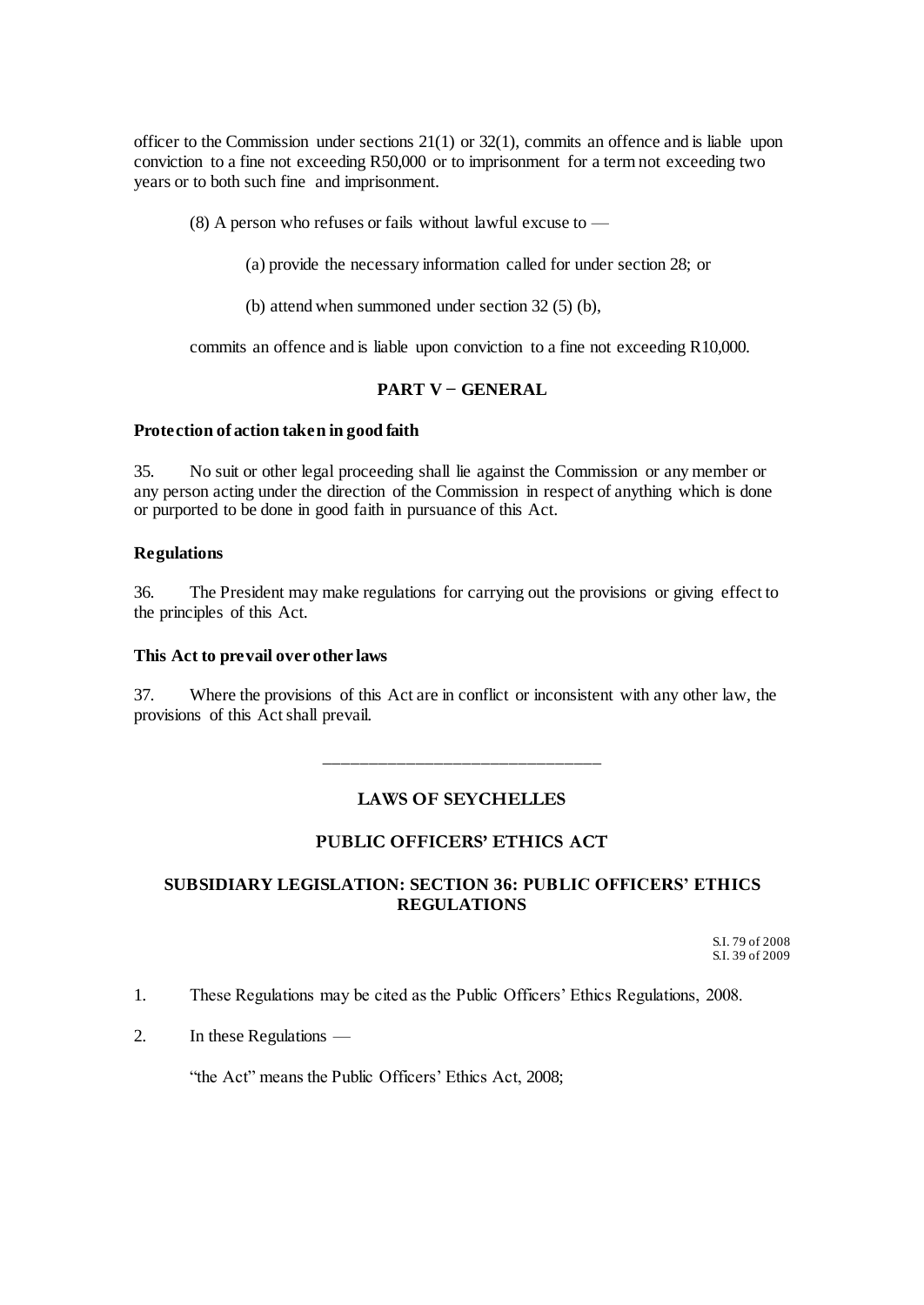"Commission" means the Public Officers' Ethics Commission;

"declaration" means a declaration of income; assets and liabilities.

3. Pursuant to section 26(e) of the Act, all public officers holding posts ranked at the equivalent of Director (SP54-59 in the public sector salary scale) and above, by whichever name their positions are known in their relevant organisations, shall be public officers for the purposes of making declarations of income, assets and liabilities under the Act;

4. Any organisation prescribed by regulations made under the Act, shall provide the Commission with a list of its public officers at the commencement of the Act and thereafter promptly inform the Commission each time a person leaves the public service or becomes a public officer to whom the Act applies.

5. An appropriate body or person to whom the Commission has referred a case of contravention of the Code of Conduct and Ethics, shall within the time prescribed by the Commission, provide feedback of the disciplinary action taken.

6. (1) The first declaration required under section  $27(1)$  of the Act shall be made —

(a) within three months after the commencement of the Act; or

(b) for a person who becomes a person to whom the Act applies on a later date, within three months of such later date.

(2) Declaration of income, assets and liabilities held both in Seychelles and abroad shall be made on the form specified in the Schedule.

 $(3)$  A person who —

(a) is required to make declaration under the Act shall make a declaration on or before the 31st December of every year; and

(b) makes a first declaration on or after the 1st October in the year of the first declaration, shall make subsequent declarations after the year of the first declaration pursuant to paragraph (a).

7. Any declaration made to the Commission shall be retained for five years after which it shall be returned to the person who made the declaration in the sealed envelope.

8. Any declaration not collected, after reasonable notice is given to the person who made the declaration to do so, shall be destroyed in its sealed state in a manner considered most appropriate by the Commission.

\_\_\_\_\_\_\_\_\_\_\_\_\_\_\_\_\_\_\_\_\_\_\_\_\_\_\_\_\_\_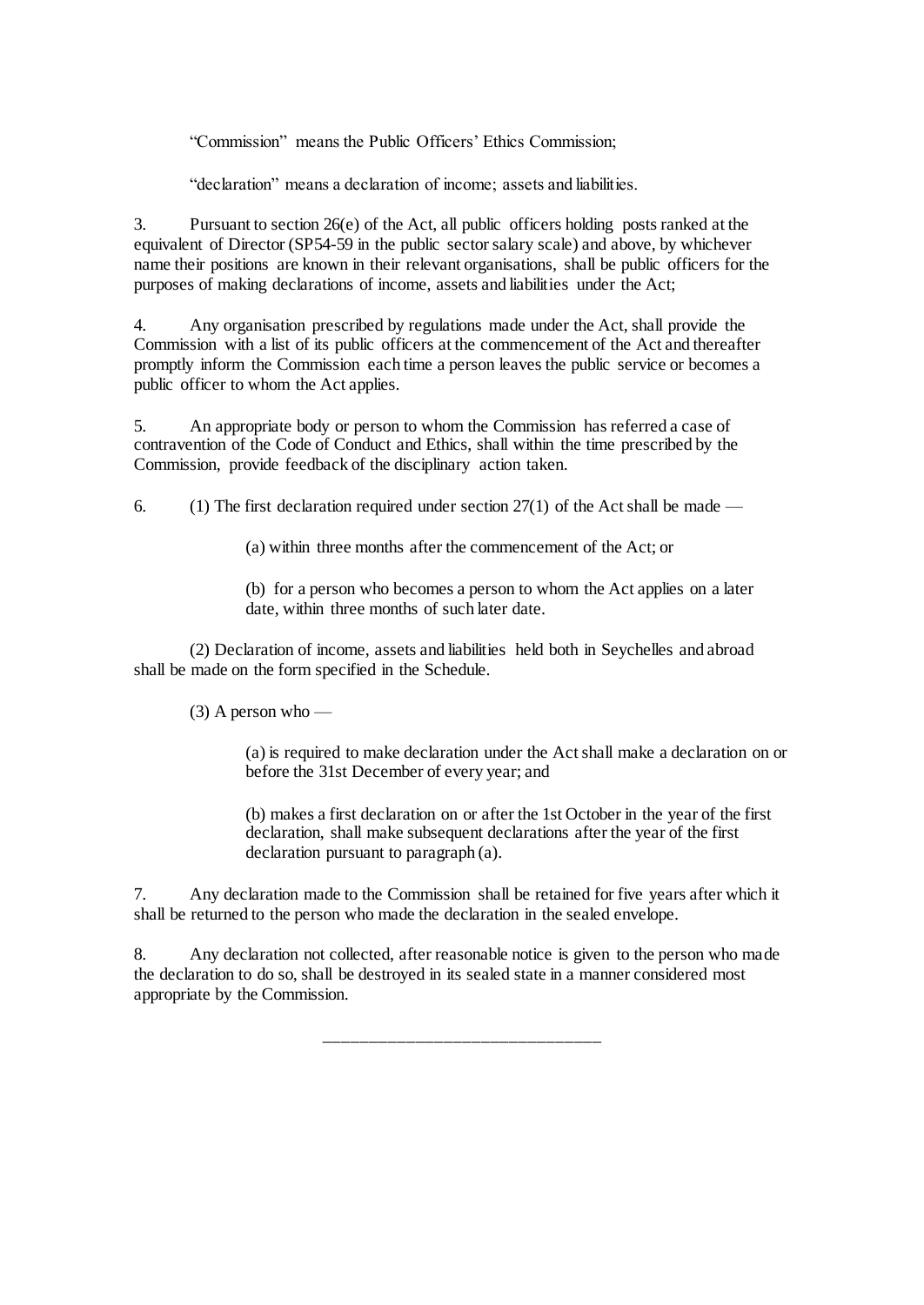#### **SCHEDULE 1**

#### <span id="page-13-0"></span>**PUBLIC OFFICERS' ETHIC COMMISSION**

FORM POEC/DIAL/1

# **CONFIDENTIAL**

**DECLARATION OF INCOME, ASSETS AND LIABILITIES** As at 11.08.08 (Commencement date of Act 14 of 2008) [Section 27 (1)] [Please use additional sheet whenever necessary in completing this form]

**[PART ONE] INCOME (Seychelles and abroad)**

### 1.1 PARTICULARS OF THE PUBLIC OFFICER

National Identity Number:

| Previous surname (if any):Date of Birth (dd-mm-yyyy)                        |
|-----------------------------------------------------------------------------|
|                                                                             |
|                                                                             |
|                                                                             |
|                                                                             |
| Gross monthly remuneration in this post (basic salary plus all allowances): |
| Date of first appointment to the public service (where applicable) (dd-mm-  |

#### 1.2 MEMBERSHIP OF BOARDS OF PARASTATAL ORGANISATIONS OR OTHER ORGANISATIONS OF STATE: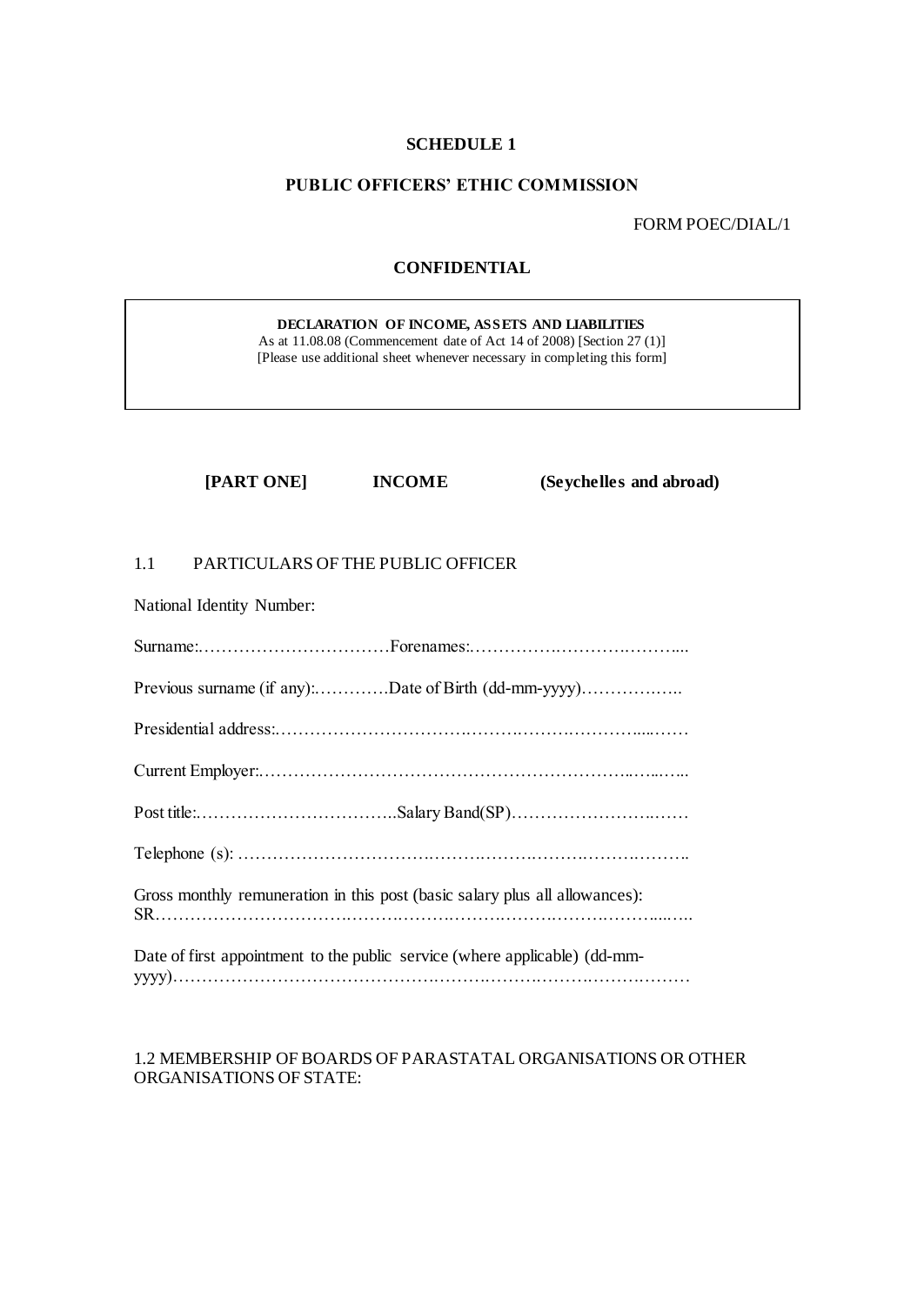Please give below details of your membership of Boards of Parastatal Organisations or other organs of State.

| Name of Organisation | <b>Status</b>       | Date of     | Average   |
|----------------------|---------------------|-------------|-----------|
|                      |                     | Appointment | monthly   |
|                      | (Chairman/Director/ |             |           |
|                      | Member or Trustee)  |             | Board fee |
|                      |                     |             | (SR)      |
|                      |                     |             |           |
|                      |                     |             |           |
|                      |                     |             |           |
|                      |                     |             |           |
|                      |                     |             |           |
|                      |                     |             |           |
|                      |                     |             |           |

# 1.3 PRIVATE BUSINESS INTERESTS:

Please give below details of interests that you may have in any private business - locally and abroad. (Provide similar details in case of more than 3 businesses.)

| Particulars                             | <b>Business 1</b> | Business 2                | Business 3    |
|-----------------------------------------|-------------------|---------------------------|---------------|
| <b>Business Name or Reference</b>       |                   |                           |               |
| Status of Public Officer (e.g. Partner, |                   |                           |               |
| Sole Proprietor, Shareholder, Board     |                   |                           |               |
| Director/Member or Other (Please        |                   |                           |               |
| state)                                  |                   |                           |               |
| Amount Invested                         | SR.               | SR.                       | SR.           |
| Number of Shares                        | shares            | $\overline{\ldots}$ share | shares        |
|                                         | $\%$              | %                         | $\frac{0}{0}$ |
| or proportion of shares held            |                   |                           |               |
| Income derived from any business        | SR.               | SR.                       | SR.           |
| during the last 12 months               |                   |                           |               |
| Remarks                                 |                   |                           |               |

# 1.4 OTHER EMPLOYMENT OF PUBLIC OFFICER:

If you are engaged in any employment other than those indicated at sections 1.1 to 1.3 above please give details below: (Employment includes any part-time employment and employment from which you may currently be on leave of absence).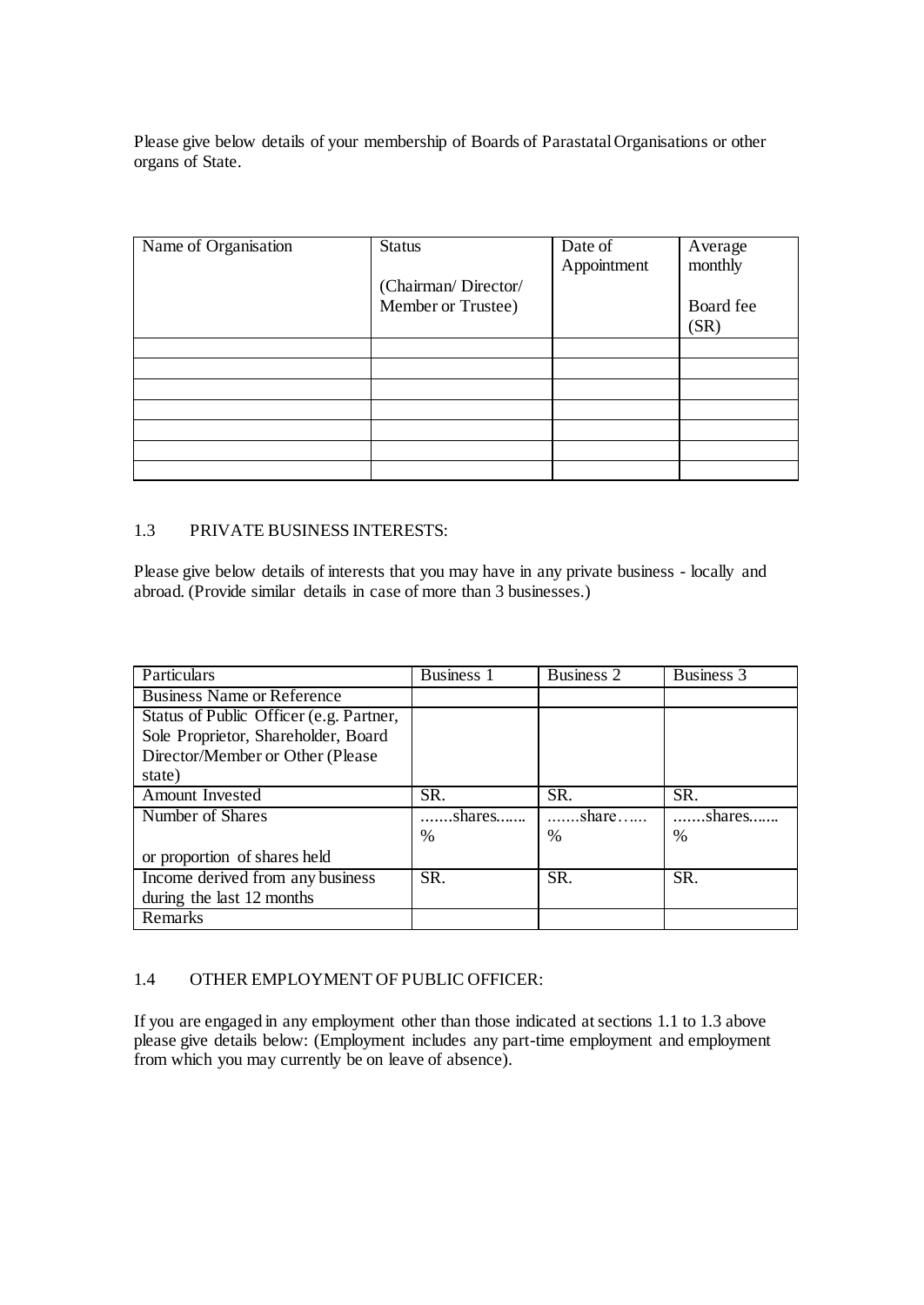| Name of Employer                             |     |                        |
|----------------------------------------------|-----|------------------------|
| Nature of occupation or<br>services rendered |     |                        |
| Period of Employment                         |     | Any relevant comments: |
|                                              | To. |                        |
| Approximate income from                      |     |                        |
| this activity during the last                |     |                        |
| 12 months                                    | SR. |                        |

### 1.5 OTHER SOURCES OF INCOME:

Please indicate any local or overseas sources of income that you may have, e.g. receipts of rent, interests from bills, bonds and other investments where annual receipts from individual activities exceeds SR25,000.

| Description of income (e.g rent, interests, etc.) | Annual income from this source (SR) |
|---------------------------------------------------|-------------------------------------|
|                                                   |                                     |
|                                                   |                                     |
|                                                   |                                     |
|                                                   |                                     |
|                                                   |                                     |

# **[PART TWO] ASSETS AND LIABILITIES [In Seychelles and abroad]**

# 2.1 DETAILS OF BANK ACCOUNTS:

| Name and Address | Account Number(s) | Type of $Account(s)$ | Balance on       |
|------------------|-------------------|----------------------|------------------|
| of Bank $(s)$    |                   |                      | declaration date |
|                  |                   |                      | (state relevant  |
|                  |                   |                      | currency)        |
|                  |                   |                      |                  |
|                  |                   |                      |                  |
|                  |                   |                      |                  |
|                  |                   |                      |                  |
|                  |                   |                      |                  |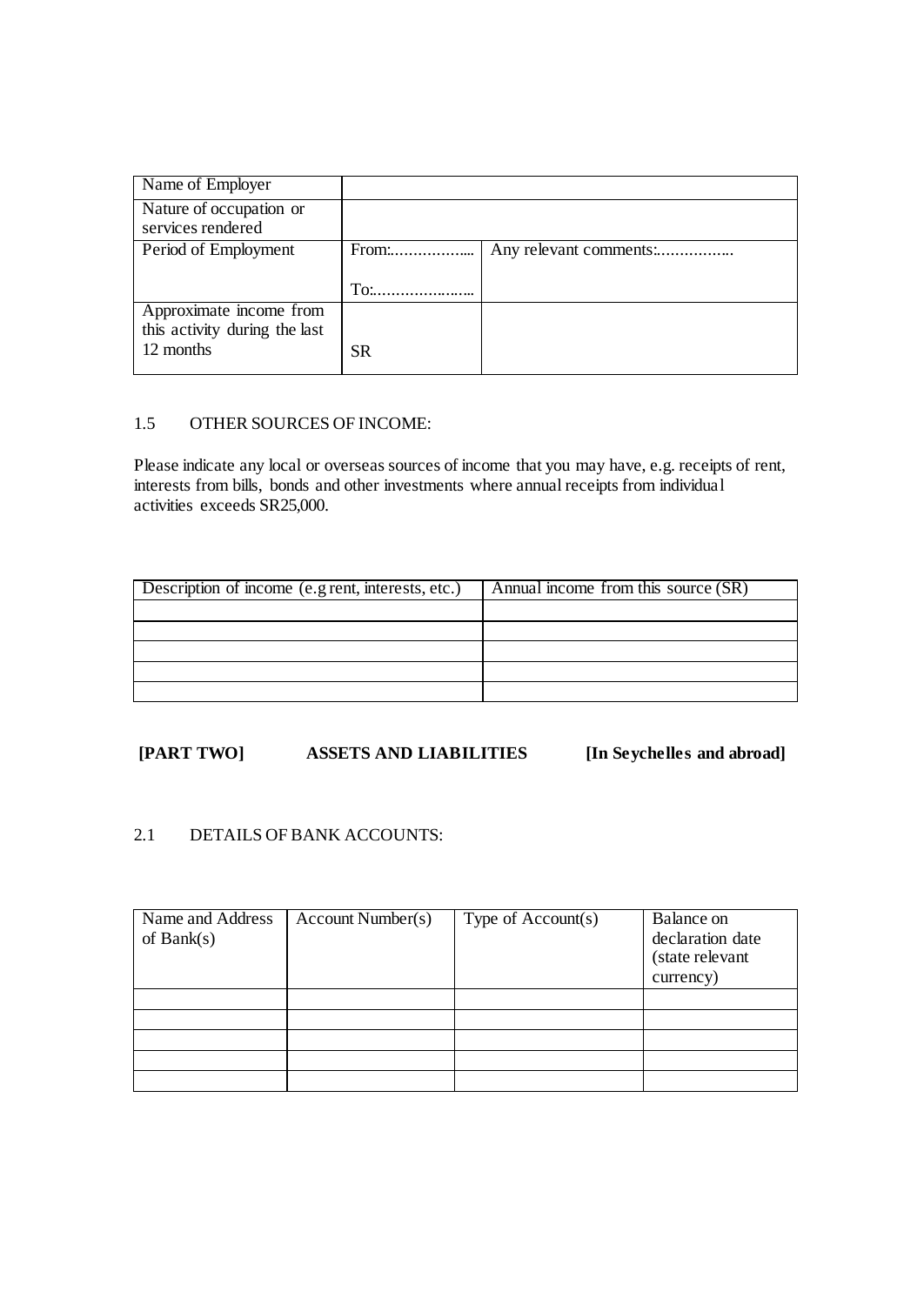# 2.2 MONEY LENT BY PUBLIC OFFICER TO OTHERS:

(All amounts in excess of SR25,000 should be declared).

| To whom lent (with dates) | Amount lent (state relevant<br>currency) |
|---------------------------|------------------------------------------|
|                           |                                          |
|                           |                                          |
|                           |                                          |
|                           |                                          |
|                           |                                          |

# 2.3 DETAILS OF MOVEABLE PROPERTY USED FOR TRANSPORTATION:

| Registration<br>Number(s) | Description (e.g. car,<br>pickup, boat) | Date purchased | <b>Purchase Price</b> |
|---------------------------|-----------------------------------------|----------------|-----------------------|
|                           |                                         |                | (SR)                  |
|                           |                                         |                |                       |
|                           |                                         |                |                       |
|                           |                                         |                |                       |
|                           |                                         |                |                       |
|                           |                                         |                |                       |

# 2.4 INSURANCE POLICIES:

| Name of Insurance | Type of Policy | <b>Maturity Date</b> | <b>Insured Amount</b> |
|-------------------|----------------|----------------------|-----------------------|
| company           |                |                      |                       |
|                   |                |                      |                       |
|                   |                |                      |                       |
|                   |                |                      |                       |
|                   |                |                      |                       |
|                   |                |                      |                       |

# 2.5 BILLS, BONDS AND OTHER SECURITIES: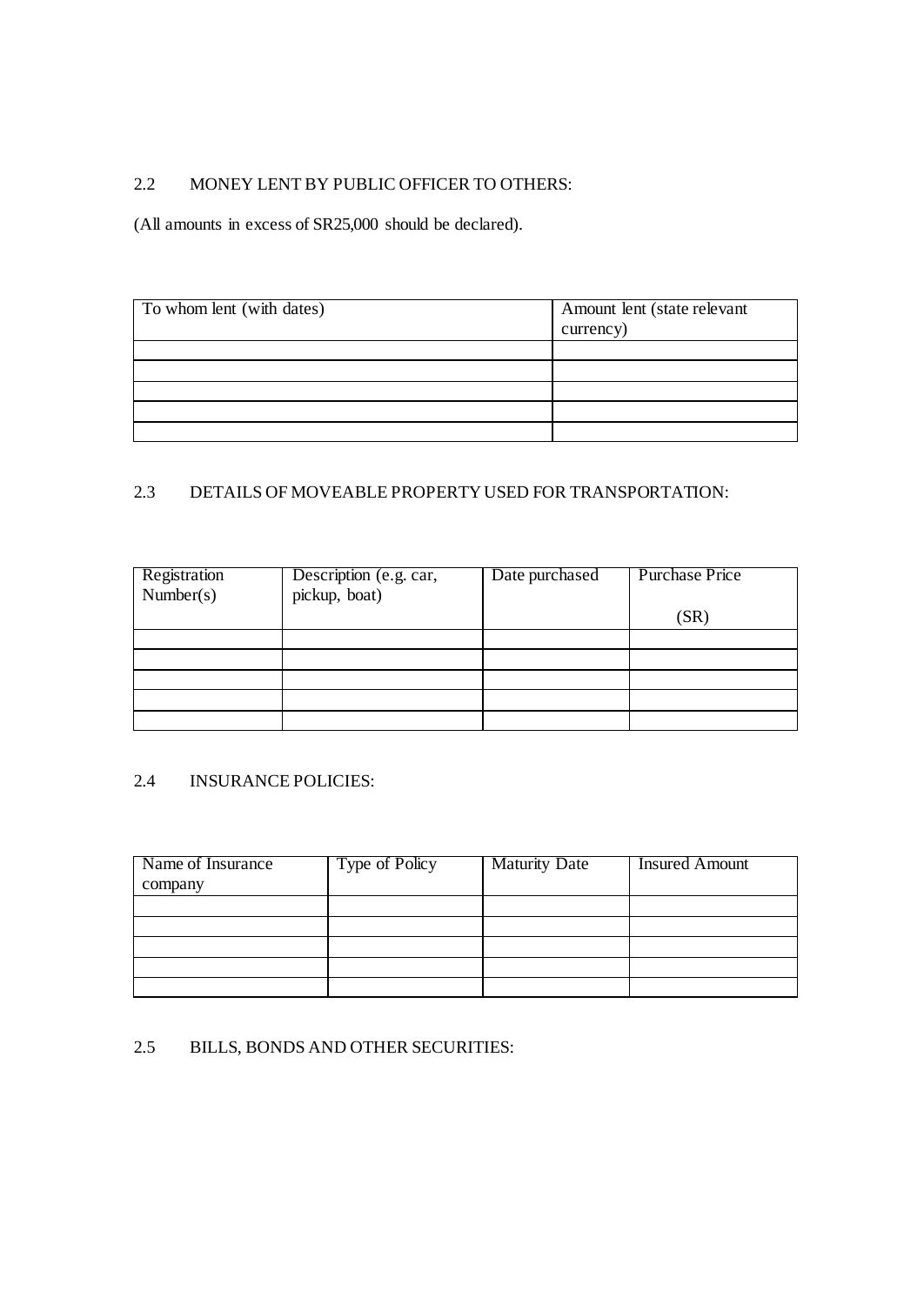| Details of Securities | <b>Maturity Date</b> | Amount |
|-----------------------|----------------------|--------|
|                       |                      |        |
|                       |                      |        |
|                       |                      |        |
|                       |                      |        |
|                       |                      |        |

# 2.6 DETAILS OF IMMOVEABLE PROPERTY:

(e.g. house, business premises, property etc.)

| Type of<br>Property | Where    | Title Number  | Date of     | Purchase   | Estimated    |
|---------------------|----------|---------------|-------------|------------|--------------|
|                     | situated | if applicable | Acquisition | Price (SR) | market value |
|                     |          |               |             |            | (SR)         |
|                     |          |               |             |            |              |
|                     |          |               |             |            |              |
|                     |          |               |             |            |              |
|                     |          |               |             |            |              |
|                     |          |               |             |            |              |

# 2.7 OTHER PROPERTY, INCLUDING LEASEHOLD INTERESTS OWNED BY THE PUBLIC OFFICER AND HELD BY ANOTHER PERSON:

| Description of Property | By whom being<br>held | In what<br>capacity<br>being held | Estimated<br>market value<br>of property<br>(SR) |
|-------------------------|-----------------------|-----------------------------------|--------------------------------------------------|
|                         |                       |                                   |                                                  |
|                         |                       |                                   |                                                  |
|                         |                       |                                   |                                                  |
|                         |                       |                                   |                                                  |
|                         |                       |                                   |                                                  |

Note: Item 2.8 does not apply to the first declaration under the Act.

2.8 PREVIOUSLY DECLARED ASSETS DISPOSED OF SINCE LAST DECLARATION: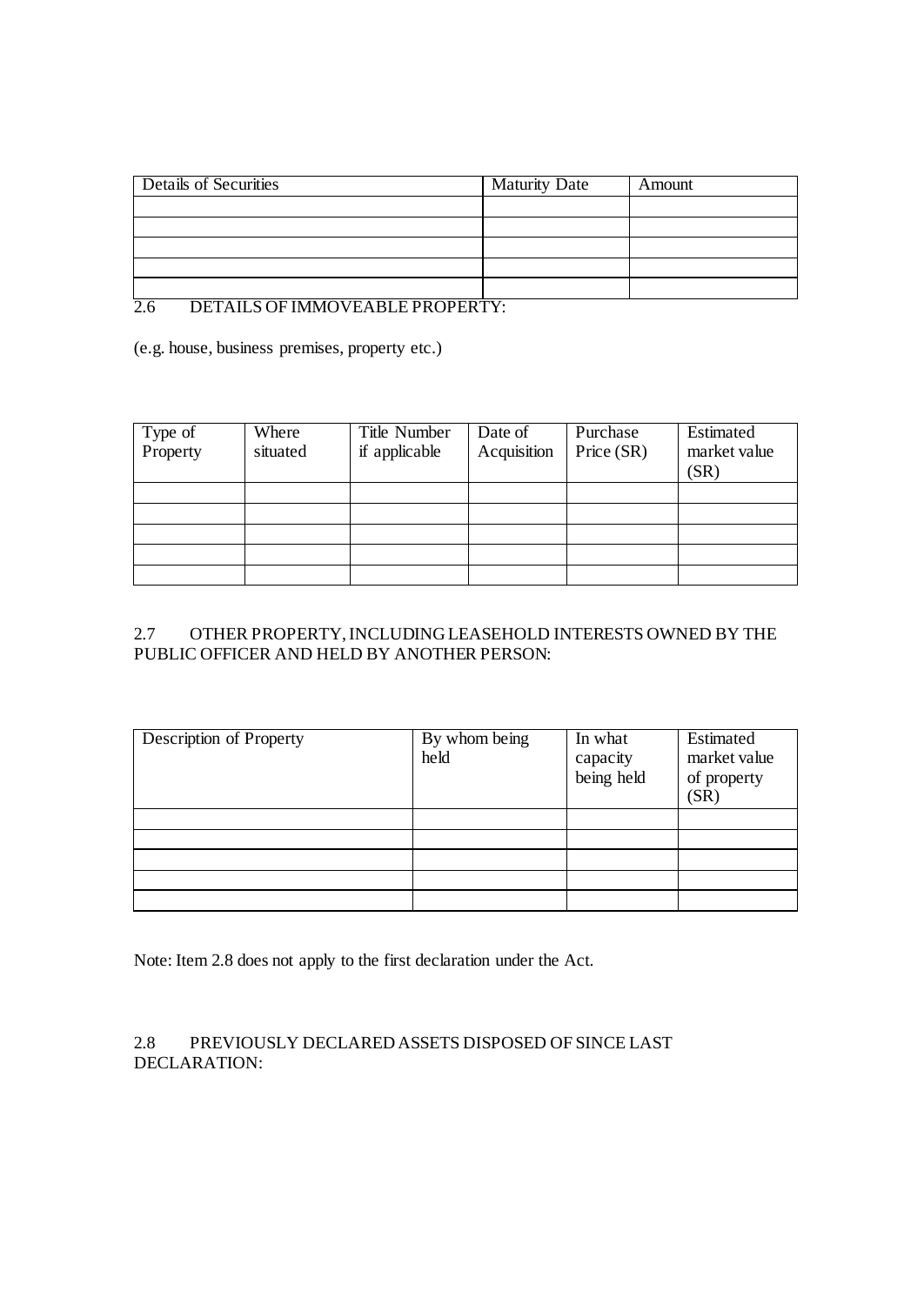| Description of Assets | Reference/<br>Registration/Title<br>Number | Date<br>Disposed | Sale/Disposal<br>Price (SR) |
|-----------------------|--------------------------------------------|------------------|-----------------------------|
|                       |                                            |                  |                             |
|                       |                                            |                  |                             |
|                       |                                            |                  |                             |
|                       |                                            |                  |                             |
|                       |                                            |                  |                             |

#### 2.9 **LIABILITIES:**

(including loans, overdrafts etc)

| <b>Description of Liabilities</b> | To whom<br>liable | Amount owed<br>$S_{\rm R}$ |
|-----------------------------------|-------------------|----------------------------|
|                                   |                   |                            |
|                                   |                   |                            |
|                                   |                   |                            |
|                                   |                   |                            |
|                                   |                   |                            |

#### 2.10 **OTHERS:**

Public Officer may use the following empty space for any other assets or liabilities not covered above or any comments they wish to make on the above declarations.